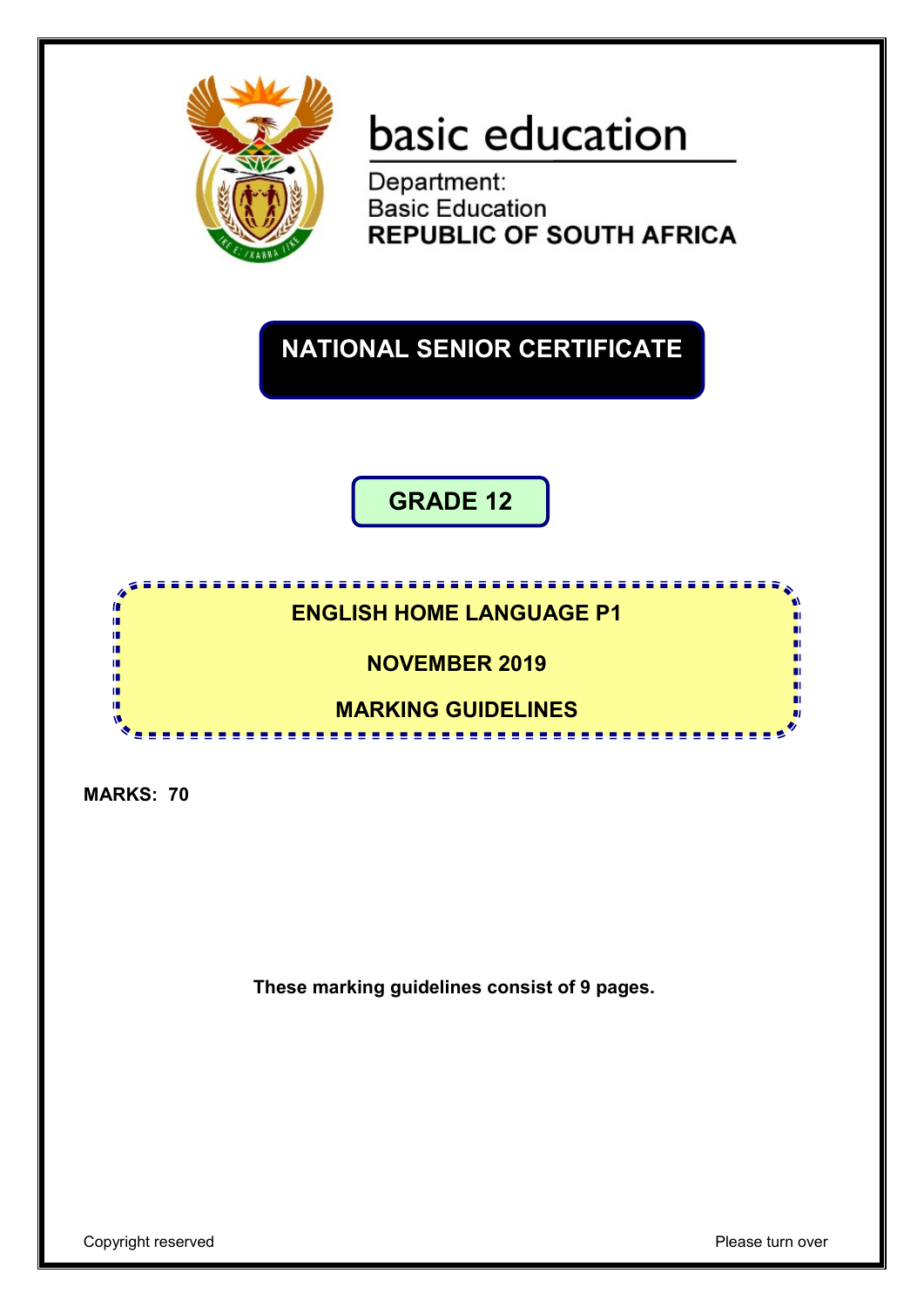#### **NOTE:**

- **These marking guidelines are intended as a guide for markers.**
- **The guidelines are by no means prescriptive or exhaustive.**
- **Candidates' responses should be considered on merit.**
- **Answers should be assessed holistically and points awarded where applicable in terms of decisions taken at the standardisation meeting.**
- **The marking guidelines will be discussed before the commencement of marking.**

#### **INSTRUCTIONS TO MARKERS**

#### **Marking the comprehension:**

- Because the focus is on understanding, incorrect spelling and language errors in longer responses should not be penalised unless such errors change the meaning/understanding. (Errors must still be indicated.)
- If a candidate uses words from a language other than the one being examined, disregard those words, and if the answer still makes sense, do not penalise. However, if a word from another language is used in a text and required in an answer, this will be acceptable.
- For **open-ended questions**, no marks should be awarded for YES/NO or I AGREE/I DISAGREE. The reason/substantiation/motivation is what should be considered.
- No marks should be awarded for TRUE/FALSE or FACT/OPINION. The reason/substantiation/motivation is what should be considered.
- When one-word answers are required and the candidate gives a whole sentence, mark correct provided that the correct word is underlined/highlighted.
- When two/three facts/points are required and a range is given, mark **only** the first two/three.
- Accept dialectal variations.
- For multiple-choice questions, accept BOTH the letter corresponding to the correct answer AND/OR the answer written out in full.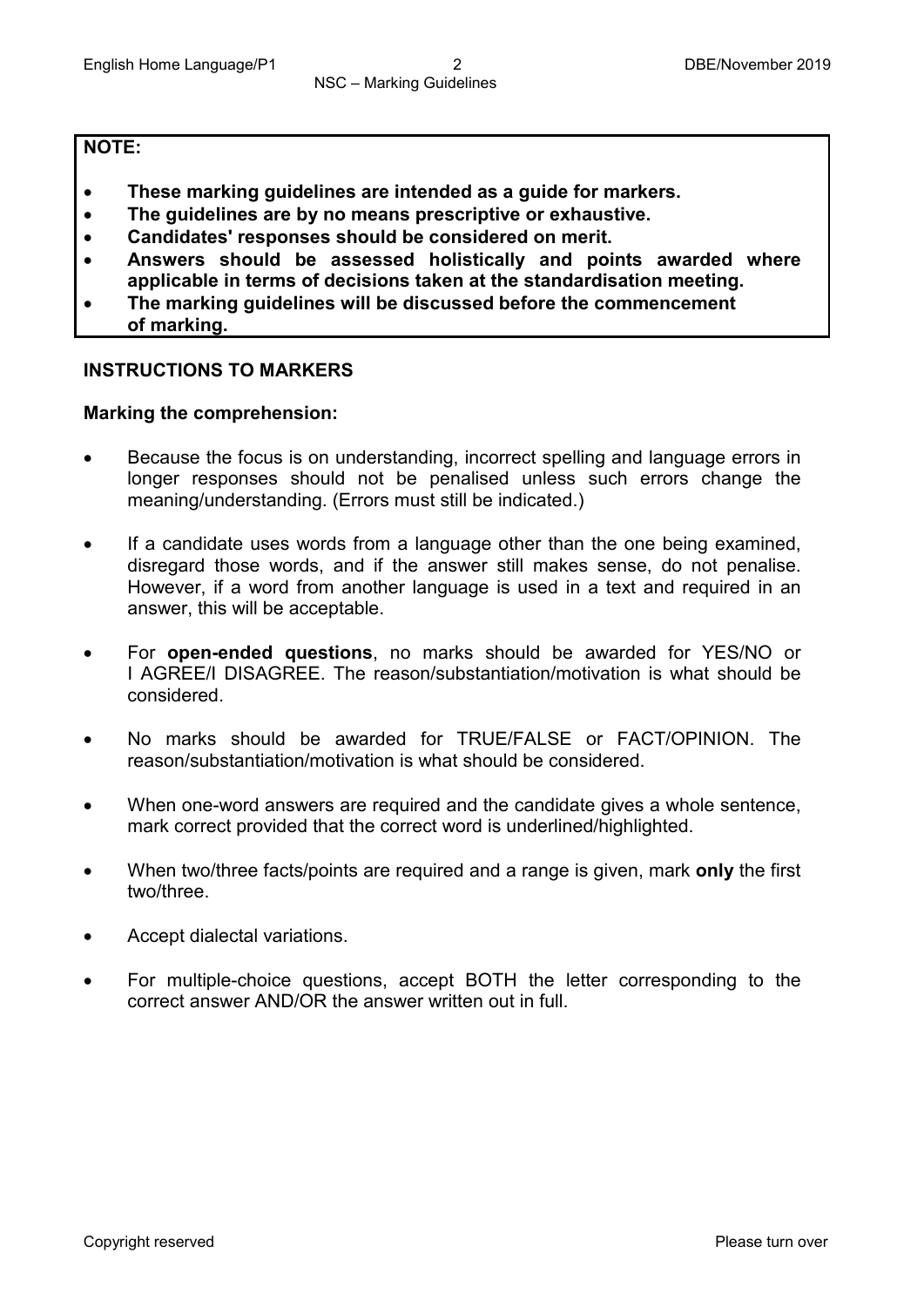#### **SECTION A: COMPREHENSION**

#### **QUESTION 1: READING FOR MEANING AND UNDERSTANDING**

1.1 The rhetorical question engages the reader on the topic under discussion./The issue, namely man versus machine, is brought into sharp focus.

> [Award 2 marks for any well-developed point.] [Credit valid alternative responses.] (2)

1.2 Human beings cannot compete with machines since they lack the precision and speed of machines.

[Award only 1 mark for 'lifting'.] (2)

- 1.3 Despite all the security features found in smart devices, the user's privacy is still jeopardised since personal information is relayed to the manufacturers. (2)
- 1.4 Valuable intelligence is important to manufacturers who make use of targeted advertising. The manufacturer benefits by collecting data on consumers' preferences so that their production is directed by an advertising ploy. (3)
- 1.5 The aside engages the reader personally/creates a conversational tone. It alerts the reader to a shocking revelation about the power that machines will wield over human beings. The writer wants to convince the reader that a potentially fatal situation could arise.

[Award 3 marks for any TWO ideas well-discussed.] [Credit valid alternative responses.] (3)

1.6 It is ironic that machines would have power over human beings who are their creators. Instead of humans retaining control of the machines' functions, machines would be able to see humans as deficient. Mankind would be disempowered ('desperate need') and at the mercy of machines.

[Award 3 marks only if irony is well-discussed.] (3)

1.7 The Fourth Industrial Revolution will cause major unemployment, especially among the vast majority of workers if they are not prepared to be retrained. This will have detrimental effects on society. The divide between social classes, the 'elite' and working class, will be exacerbated. A dilemma is created for mankind concerning the 'rights' of machines. There will be fewer tax-payers, which will ultimately affect the economy.

> [Award 3 marks for any TWO ideas well-discussed.] [Credit valid alternative responses.] (3)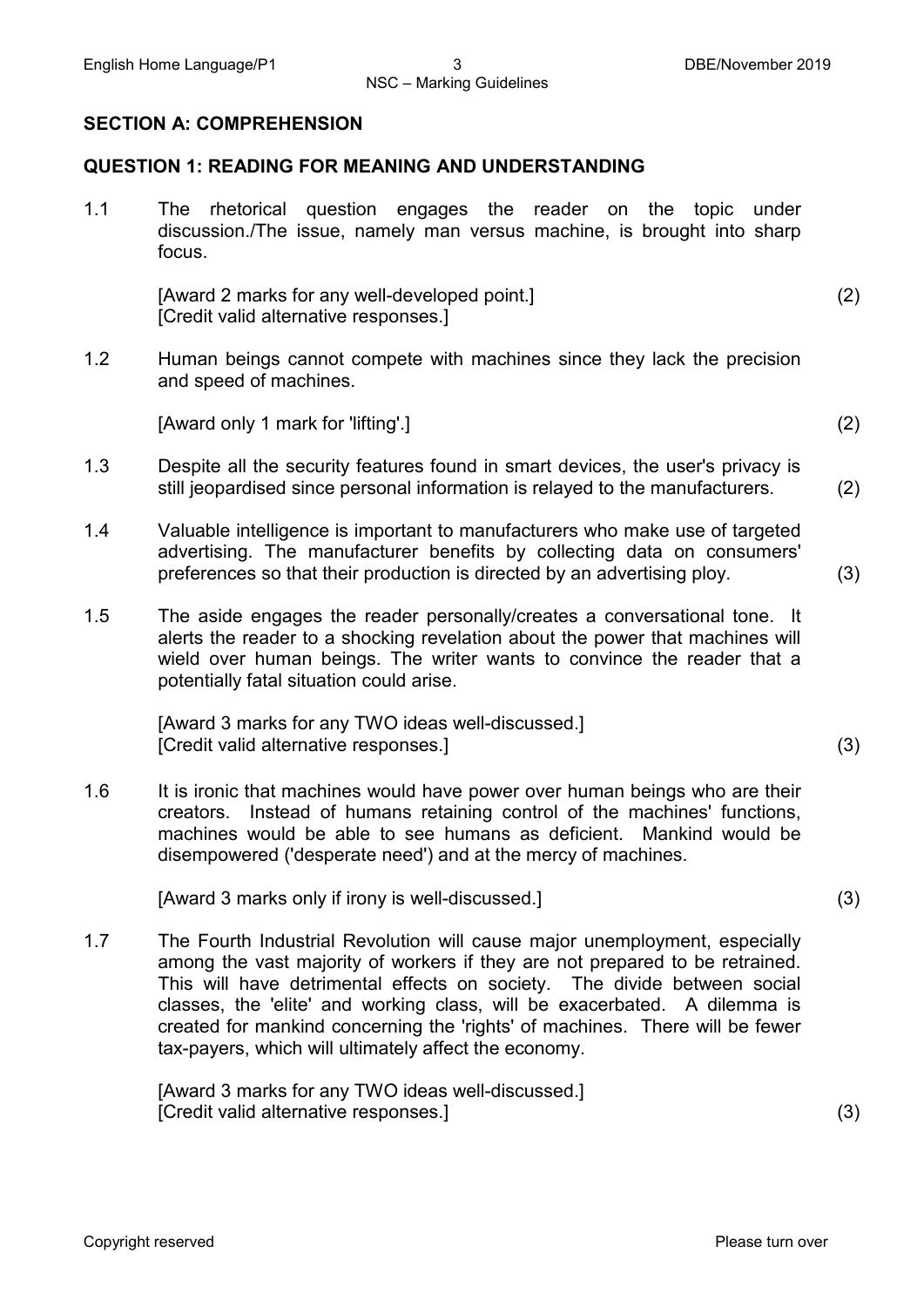#### 1.8 YES

The writer argues convincingly that South Africa is not ready for the Fourth Industrial Revolution because it has such unreliable electricity grids which will impact negatively on the technological/digital infrastructure, for example 'fibre connectivity'. The writer's argument is reinforced by the example that South Africans cannot even manage basic practices such as switching off lights in corporate buildings.

#### **OR**

NO

The writer views electricity as the sole source of power and does not recognise alternative sources of energy. The writer cites the 'lit buildings' as a failure to manage electrical power, which has no bearing on participation in the Fourth Industrial Revolution.

[Credit valid alternative/mixed responses.] (3)

1.9 The setting is a social gathering/work environment; this is evident in the shadows behind the foregrounded characters and serving of food and drink. The man and the robot are comfortably socialising/interacting on an equal social level.

[Award 2 marks only if reference is made to BOTH the setting and the relationship.] (2)

1.10 The man prioritises human life. Initially, he believes that the robots would be discerning in making ethical decisions, for example about which of the two humans should be saved. The robot, on the other hand, is more concerned about the car, which is a machine similar to 'him'. Human beings have created robots but robots will take dominance and thus humans will be responsible for their own demise.

[Award 3 marks only if reference is made to BOTH characters and a critical discussion ensues.]<sup>(3)</sup>

#### 1.11 YES

The man in Text B believes that robots could make split-second decisions, whereas human beings would grapple with ethical issues. Similarly, Text A presents the views of military experts who endorse mechanised military decisions which are seen as accurate and devoid of emotion. The man's realisation that Artificial Intelligence could be dangerous is aligned with the writer's scepticism regarding the autonomy of Artificial Intelligence.

**OR**

NO

[A 'NO' response is unlikely. However, credit candidates' responses on merit.] [Award full marks only if the candidate has referred to BOTH texts.] (4)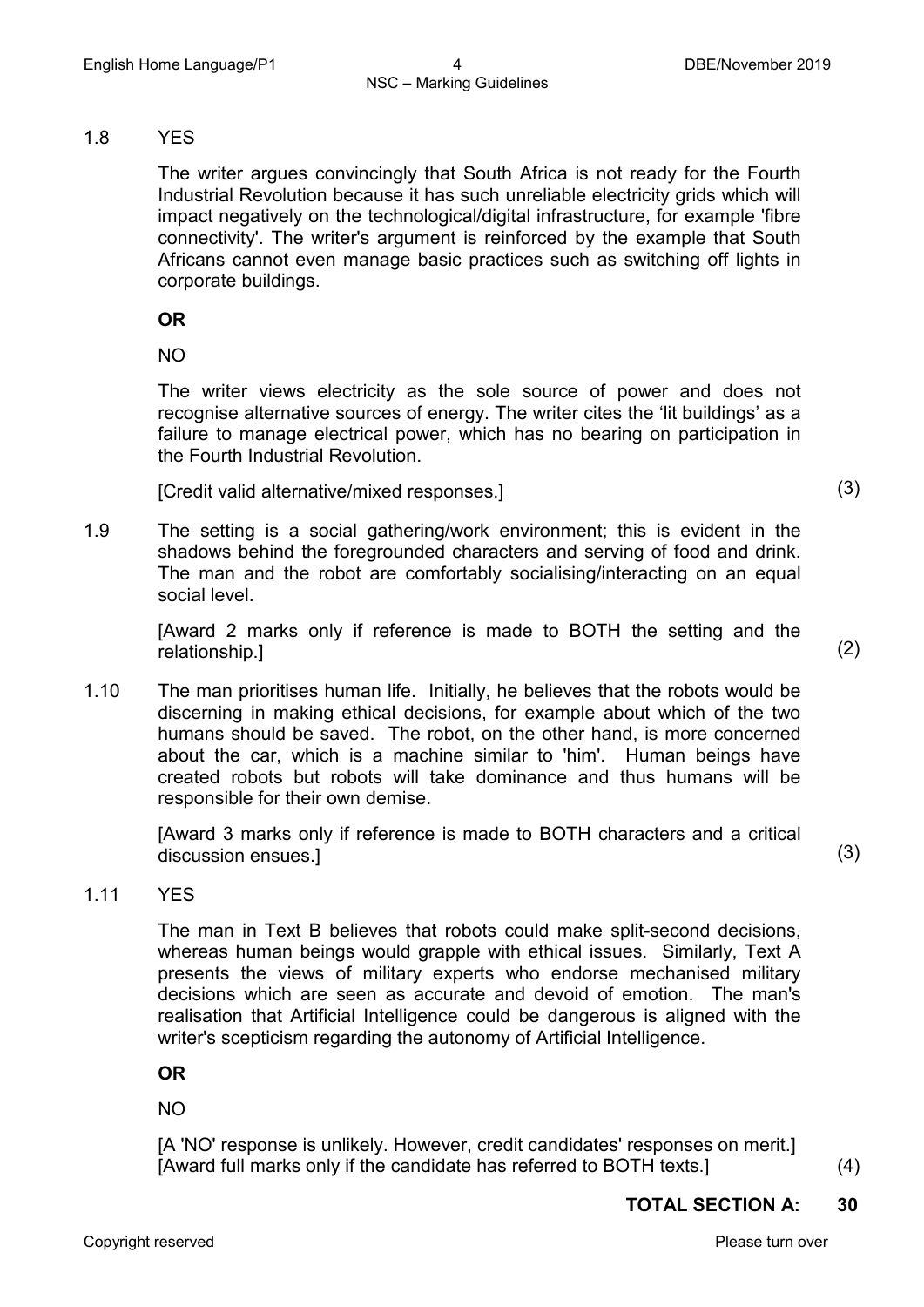#### **SECTION B: SUMMARY**

#### **QUESTION 2: SUMMARISING IN YOUR OWN WORDS**

Use the following main points that the candidate should include in the summary as a **guideline**.

Any 7 valid points are to be credited in paragraph-form.

(Sentences and/or sentence fragments must be coherent.)

| NO.            | <b>QUOTATIONS</b>                                                                        | NO.            | <b>POINTS</b>                                                                    |
|----------------|------------------------------------------------------------------------------------------|----------------|----------------------------------------------------------------------------------|
| 1              | 'As the internet continues to gain                                                       | 1              | Several governments have censored                                                |
|                | considerable power and agency around the                                                 |                | the internet because it has become so                                            |
|                | world, many governments have moved to<br>regulate it.'                                   |                | powerful and persuasive.                                                         |
| $\overline{2}$ | 'Governments often claim that internet                                                   | 2              | Governments justify censorship of a                                              |
|                | access is blocked in the interest of public                                              |                | perceived threat, citing safety                                                  |
|                | security and order.'                                                                     |                | concerns.                                                                        |
| 3              | The first strategy is that 'the state completely                                         | 3              | The most drastic censorship is a total                                           |
|                | blocks access to the internet on all                                                     |                | shutdown/disruption of the internet.                                             |
|                | platforms.'/'some states resort to internet                                              |                |                                                                                  |
|                | shutdowns/or deliberate disruptions.'                                                    |                |                                                                                  |
| $\overline{4}$ | 'It's arguably the most punitive, with                                                   | $\overline{4}$ | Censorship by governments can                                                    |
|                | significant social, economic and political                                               |                | damage a country economically,                                                   |
|                | costs.'/'The financial costs can run into                                                |                | socially and politically.                                                        |
|                | millions of dollars for each day the internet is<br>blocked, damaging businesses,        |                |                                                                                  |
|                | discouraging investments, and hindering                                                  |                |                                                                                  |
|                | economic growth.'                                                                        |                |                                                                                  |
| 5              | The second strategy is that 'governments                                                 | 5              | Governments block access to certain                                              |
|                | restrict internet access (is) by applying                                                |                | platforms to restrict social discourse.                                          |
|                | content-blocking techniques.'/'They restrict                                             |                |                                                                                  |
|                | access to particular sites or                                                            |                |                                                                                  |
|                | applications.'/'The idea is to stop or limit                                             |                |                                                                                  |
|                | conversations on these platforms.'                                                       |                |                                                                                  |
| 6              | 'The third strategy, done almost by stealth, is<br>the use of what is generally known as | 6              | An insidious means of censorship is<br>sabotage of the functionality of internet |
|                | "bandwidth throttling"."                                                                 |                | systems.                                                                         |
| $\overline{7}$ | 'the desire to control the internet is rooted in                                         | $\overline{7}$ | Governments wish to censor the                                                   |
|                | governments' determination to control the                                                |                | internet so that they can dominate                                               |
|                | political narrative.'                                                                    |                | political discourse.                                                             |
| 8              | 'Many see the internet as an existential                                                 | 8              | Many believe that the internet poses a                                           |
|                | threat that must be contained'.                                                          |                | threat and its usage should be                                                   |
|                |                                                                                          |                | restricted.                                                                      |
| 9              | 'The irony, however, is that as these                                                    | 9              | Ironically, clamping down on the                                                 |
|                | shutdowns continue, even proliferate, there                                              |                | internet actually encourages the                                                 |
|                | is scant evidence they actually work.'/'they<br>seem to animate dissent and encourage    |                | dissent governments wish to avoid.                                               |
|                | precisely the kind of responses considered                                               |                |                                                                                  |
|                | subversive by many governments.'                                                         |                |                                                                                  |
| 10             | 'The absence in many African countries of                                                | 10             | Citizens' right to information is not                                            |
|                | enforceable constitutional guarantees that                                               |                | protected by law.                                                                |
|                | protect the public's right to information                                                |                |                                                                                  |
|                | means there are few opportunities for legal                                              |                |                                                                                  |
|                | redress.'                                                                                |                |                                                                                  |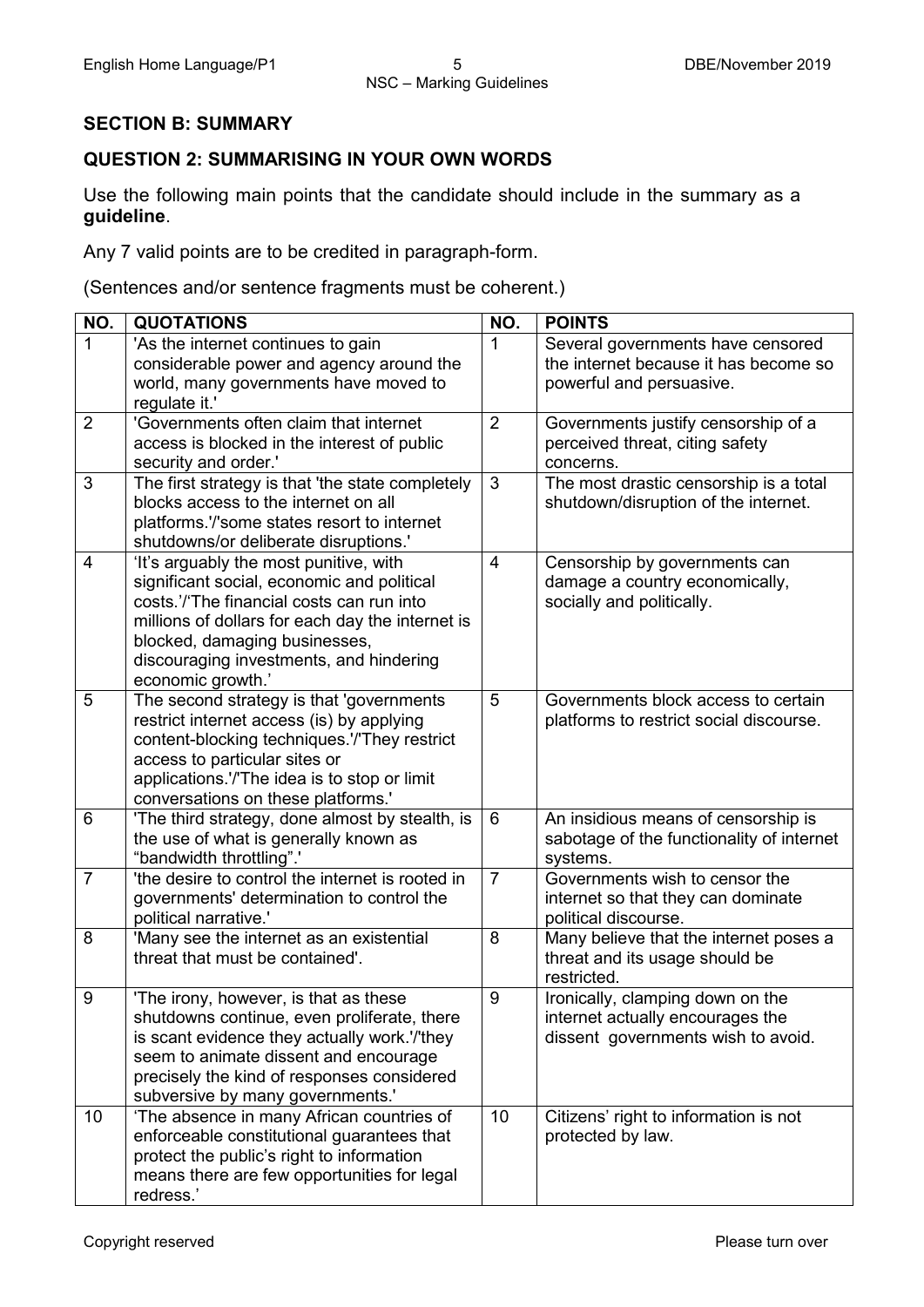#### **PARAGRAPH-FORM**

**NOTE:** What follows is merely an example. It is not prescriptive and must be used very carefully.

Several governments have censored the internet because it has become so powerful and persuasive. Governments justify censorship of a perceived threat, citing safety concerns. The most drastic censorship is a total shutdown of the internet, causing severe economic losses. Secondly, governments block access to restrict social discourse or stop it completely. A third, insidious means of censorship is sabotage of the functionality of internet systems. Governments censor the internet to dominate political discourse; ironically, this practice encourages the dissent governments wish to avoid. However, citizens' right to information is not protected by law.

(93 words)

#### **Marking the summary:**

Marking is on the basis of the inclusion of valid material and the exclusion of invalid material.

The summary should be marked as follows:

#### • **Mark allocation:**

- $\circ$  7 marks for 7 points (1 mark per main point)
- o 3 marks for language
- o Total marks: 10
- **Distribution of language marks when candidate has not quoted verbatim:**
	- o 1–3 points correct: award 1 mark<br>○ 4–5 points correct: award 2 marks
	- 4–5 points correct: award 2 marks
	- o 6–7 points correct: award 3 marks
- **Distribution of language marks when candidate has quoted verbatim:**
	- $\circ$  6–7 quotations: award no language mark
	- o 1–5 quotations: award 1 language mark

#### **NOTE:**

- **Word Count:**
	- o Markers are required to verify the number of words used.
	- o Do not deduct any marks if the candidate fails to indicate the number of words used or if the number of words used is indicated incorrectly. If the word limit is exceeded, read up to the last sentence above the stipulated upper limit and ignore the rest of the summary.

#### **TOTAL SECTION B: 10**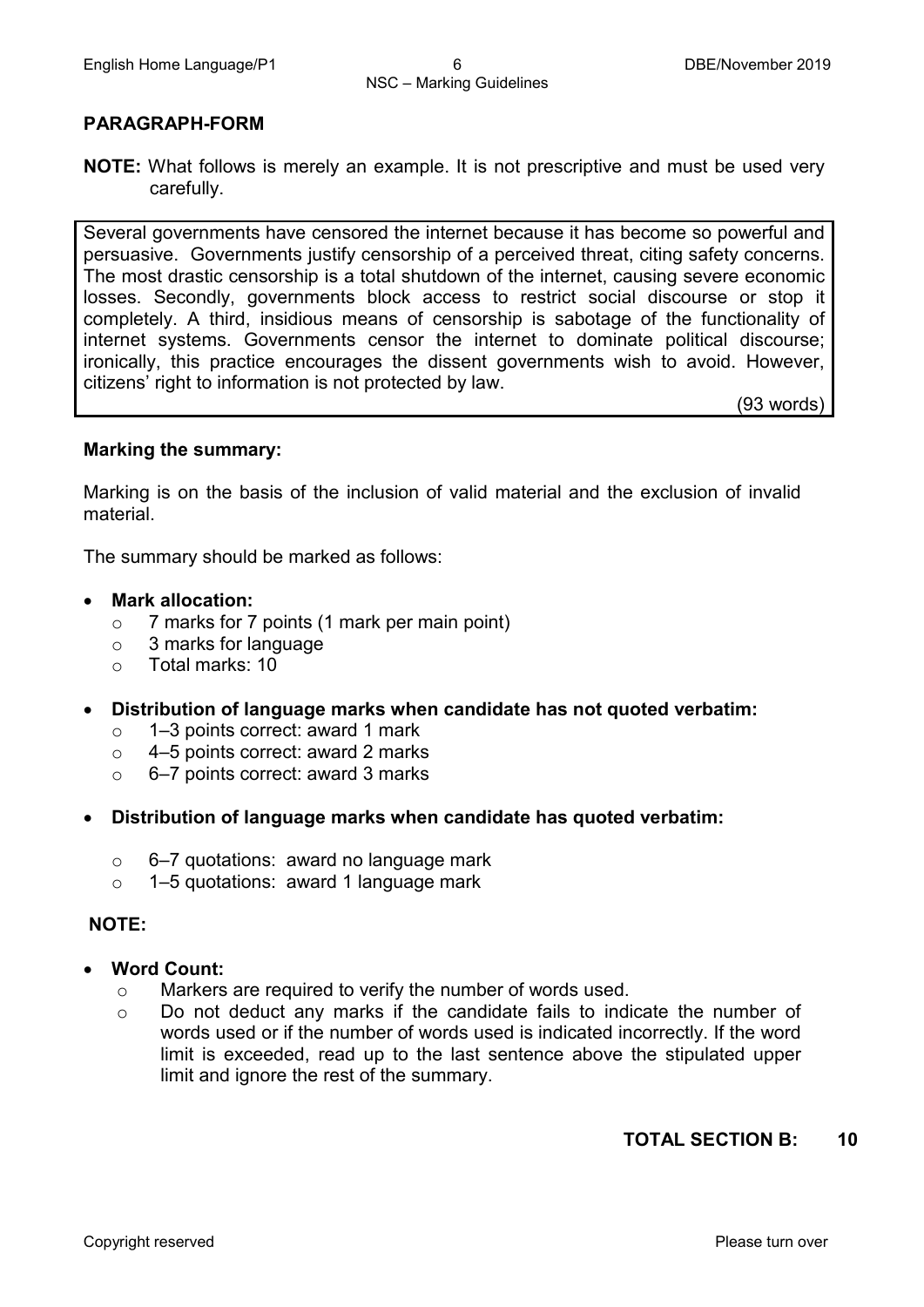#### **SECTION C: LANGUAGE STRUCTURES AND CONVENTIONS**

#### **Marking Section C:**

- Spelling:
	- $\circ$  One-word answers must be marked correct even if the spelling is incorrect, unless the error changes the meaning of the word.
	- o In full-sentence answers, incorrect spelling should be penalised if the error is in the language structure being tested.
	- o Where an abbreviation is tested, the answer must be punctuated correctly.
- Sentence structures must be grammatically correct and given in full sentences/as per instruction.
- For multiple-choice questions, accept BOTH the letter corresponding to the correct answer AND/OR the answer written out in full as correct.

#### **QUESTION 3: ANALYSING ADVERTISING**

3.1 The repetition of negative words shows the resilience of the runner./No obstacle will deter him from running. (2)

3.2 The tone in the first paragraph is conversational/motivational: the use of the pronoun 'you' engages the reader, inviting him/her to step into the narrative. The reference to 'a little torrential downpour' is tongue-in-cheek.

[Award 1 mark for the identification of tone and 1 mark for the comment.] (2)

- 
- 3.3 The advertiser repeats the **second person pronoun/uses colloquial language** to involve the reader and to create a conversational tone.
	- The advertiser uses short, active **sentences**, e.g. 'You hit the road.' These are intended to get directly to the point.
	- **Jargon**, e.g. 'All Conditions Gear Gore-Tex suit', is used to convince the reader of the product's superiority and uniqueness.
	- **Anti-climax** in the headline as well as the conclusion ('You're warm. You're dry. You're nuts') lends a sense of adventure in a humorous manner.
	- The **diction** is emotive, e.g. the superlative 'most popular'. This will appeal to a wider audience.
	- The **visual image** portrays the hostility of the elements which are **contrasted** with the protection offered by the shoe against the snow and rain.
	- **Bandwagon advertising:** the advertiser persuades readers to be part of a majority/group/popular brand.

[Award 1 mark for the identification of ONE technique and 2 marks for a critical discussion.] (3)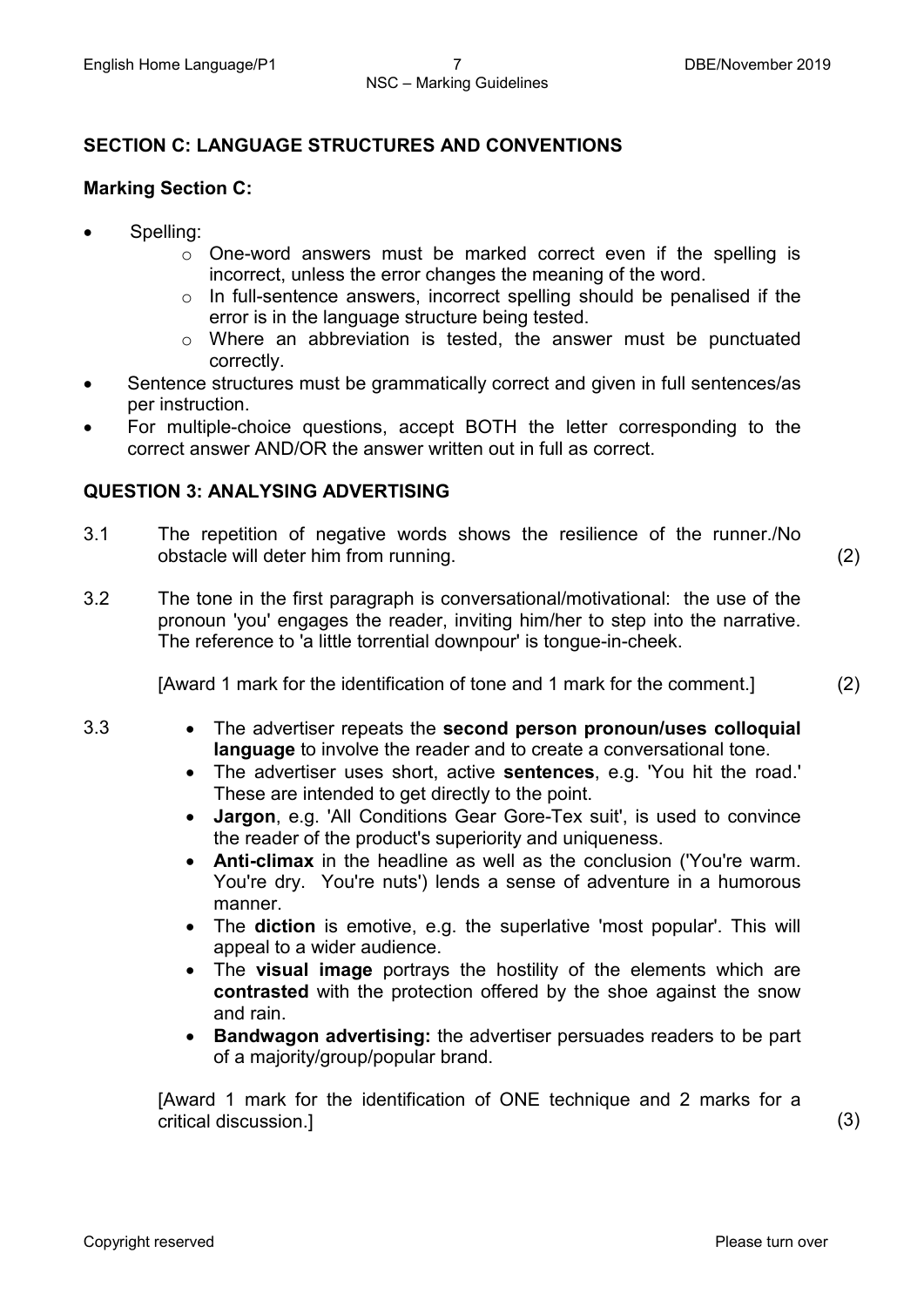#### 3.4 YES

The individual in the visual is running in a bleak, desolate environment. He has not allowed the threatening clouds to 'get in the way of a run'. He is warmly clad in protective gear. The runner's commitment attests to the claim that the weather is not a deterrent when the product is worn.

**OR**

NO

A more explicit visual of a runner caught in torrential rain or snow would have reinforced the message more effectively. The reader cannot discern the brand of shoe the runner is wearing.

[Credit valid alternative/mixed responses.] (3)

#### **QUESTION 4: UNDERSTANDING OTHER ASPECTS OF THE MEDIA**

4.1 The boy is dismissive/evasive/elusive/vague/secretive and feels that his mother is meddling in his business/and hopes that he can keep his mother away from questioning him.

> [Award 1 mark for the identification of the attitude and 1 mark for an explanation.] (2)

- 4.2 The mother is being sarcastic as she assumes that her son will be attending a  $party.$  (2)
- 4.3 The bold/over-sized font/exclamation mark/the creation of a double-syllabic word in **'MO-OM!**' effectively portray the boy's over-reaction to his mother's query, his indignation/annoyance/frustration and his attempt to mask his guilt.

[Award 1 mark for the identification of the technique and 1 mark for the discussion.] (2)

#### 4.4 **Visual cues**:

The boy's forked tongue and closed eyes show that he is being untruthful and cannot be trusted./ The mother is unconvinced by his response, illustrated by her hooded eyes, downturned mouth and upturned nose.

#### **Verbal cue:**

The boy's response, 'YETH', supports the snake-like, deceptive image/his uneasiness because he is guilty of lying.

[Award 2 marks for a visual cue (identification and comment) and 2 marks for a verbal cue (identification and comment).] (4)

**[10]**

**[10]**